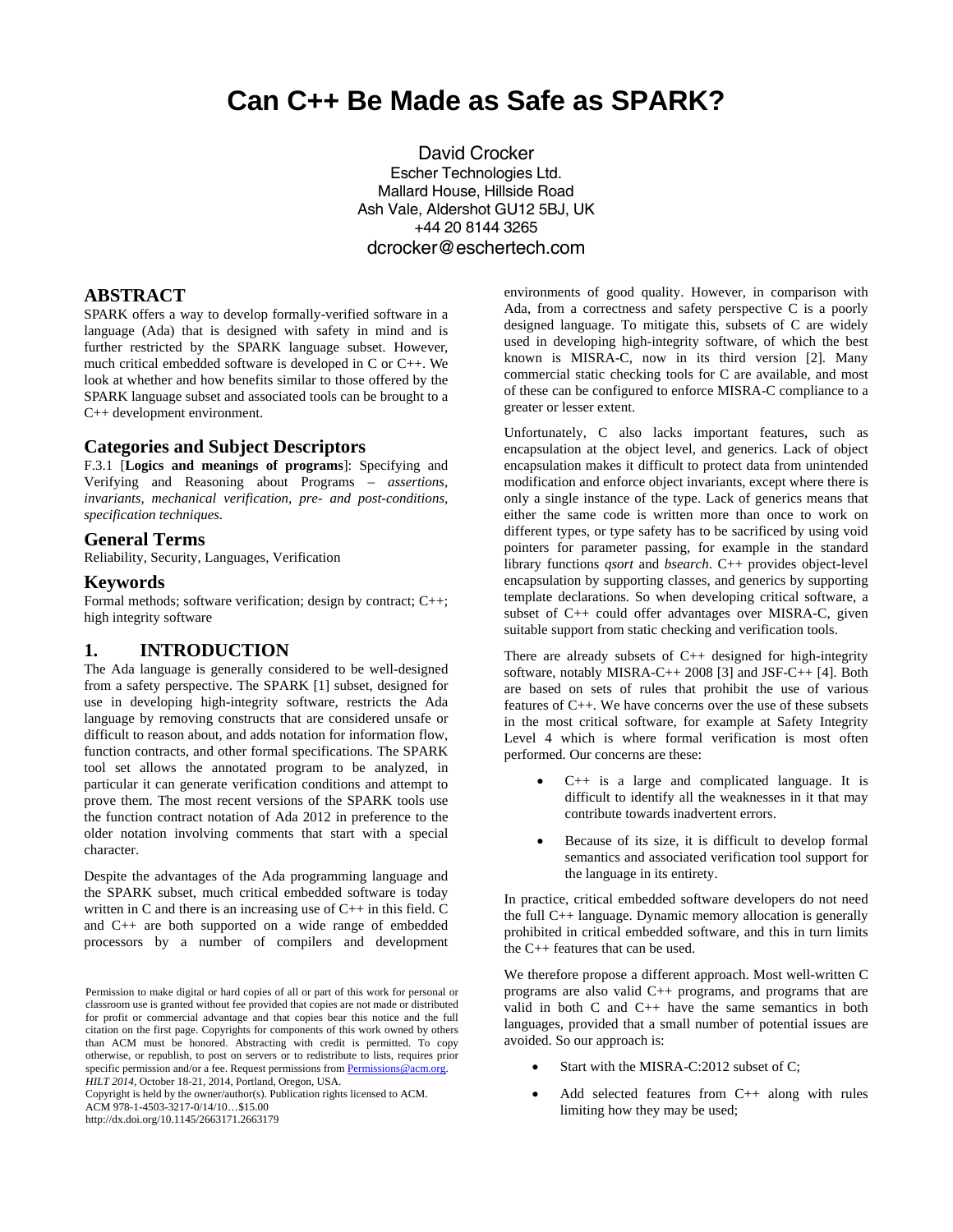- Further constrain the MISRA-C:2012 rules by banning C constructs that are not needed because better C++ constructs can replace them, and by banning constructs that can have different semantics in C and  $C_{++}$ .
- Add notation for adding SPARK-like function contracts and other specifications to C++ source code;
- Implement formal verification of all constructs permitted by the resulting C++ subset, using the Verified Design-by-Contract paradigm [20].

Our aim was to produce a  $C_{++}$  language subset that is sufficient for critical embedded software development, that addresses the main safety-related limitations of C, that is amenable to formal verification, and for which we can provide tool support in a reasonable time frame.

In keeping with the theme of this conference, this paper addresses the contribution to software safety that is made by the programming language and the analysis techniques that it supports. There are of course many other factors that contribute to software safety.

# **2. DESIGN OF THE C++ LANGUAGE SUBSET**

#### **2.1 C++ Safety Issues Inherited From C**

The C++ language [5, 6] includes several features that do not fit well with safety. Fortunately for us, most of them are inherited from C, and the C language has been widely-studied in relation to safety. Some known vulnerabilities in a number of programming languages, including Ada, SPARK and C, are listed in [7]. Unfortunately, that publication does not list vulnerabilities in C+ +. Vulnerabilities in C are also listed in the MISRA-C:2012 guidelines [2], along with rules to avoid them. Examples of such vulnerabilities include: excessive automatic type conversion, identifier re-use, accidental use of '=' where '==' was intended, and operator precedence issues. When the MISRA-C guidelines are enforced, these vulnerabilities are for the most part avoided. Enforcing some of them requires the use of formal techniques in the general case. Almost all the MISRA-C 2012 guidelines can be mapped directly or with only minor modifications to our subset of C++.

Many vulnerabilities of C fall into the categories of undefined, unspecified and implementation-dependent behaviour. For the most part, we can avoid these behaviours by defining appropriate preconditions for the constructs concerned, and using formal verification to ensure that these preconditions are satisfied. This is akin to proving exception freedom in SPARK. Some implementation-defined behaviours cannot be avoided, and for those we provide tool configuration options to describe the behaviour of the compiler and platform. For example, we provide a means to specify the ranges of the built-in integral types, and whether integer division of a negative by a positive number rounds up or down.

There are some particular weaknesses in C that cannot be mitigated simply by subsetting the language. Three of them are concerned with pointers. Whereas SPARK bans the use of Ada access types, in C it is necessary to use pointers at least for passing array parameters between functions. However, the C language does not distinguish between a pointer to an object and a pointer to an array of objects. On receiving a pointer to an array, it is not possible to inquire of the pointer how many elements are in the array. Furthermore, C allows any pointer type to take the value NULL; but in most instances of using pointers to pass parameters, a null pointer is not an appropriate value.

We have already solved two of these problems in our earlier tool [8]. When a pointer is declared using standard C syntax, our tool requires that every initialization of or assignment to that pointer is not the value NULL. Furthermore, use of the array index and pointer arithmetic operators on such a pointer is forbidden. To specify a pointer to an array of objects, the user adds the keyword **array**. Such a pointer may only be initialized or assigned to point to an array, not to a single object. To specify that NULL is an allowed value, the user adds the keyword **null**. For example:

| char $*$ pl; |                      | // pointer to a single                         |
|--------------|----------------------|------------------------------------------------|
|              |                      | // character                                   |
|              | char $*$ array $p2i$ | // pointer to an array                         |
|              |                      | // of characters                               |
|              | char $*$ null $p3$ ; | // pointer to a single                         |
|              |                      | // character, or NULL                          |
|              |                      | char * array null $p4i$ // pointer to an array |
|              |                      | // of characters or                            |
| NULL.        |                      |                                                |

In order that the code may still be compiled by a standard C or  $C_{+}$  + compiler, we define C preprocessor macros that cause **array** and **null** to be expanded to nothing, except when the source code is being analyzed by our tool. These macros are defined in a header file that is referenced at the start of each C source file by a **#include** directive. We also provide a **not\_null**(...) macro for asserting that a nullable pointer is not null and converting its type to the corresponding non-nullable pointer.

Although C++ does not include bounds information in pointers to arrays, for verification purposes we pretend that it does. We do this by augmenting the array pointer type with 'ghost' fields. A ghost entity is one that can be used in a specification construct, but not in executable code. We provide a ghost field to yield the number of elements in the array, and another to yield the offset of the array pointer into the array (because a  $C_{++}$  array pointer can point part way into an array). These ghost fields can be referred to in function contracts and other formal specifications, allowing us (for example) to write preconditions to ensure that accesses to array elements are within the bounds of the array.

Where the bounds of an array that is passed as a function parameter need to be available not just in the specification but in the code as well, we adopt the notion of a generic Array class that was recommended by the JSF-C++ standard. Unfortunately, the *array.doc* file describing the JSF-C++ Array class has not been put in the public domain. We therefore defined our own *array\_ref<T>* class template for passing array parameters. This class is small enough to be passed by value, and it contains both the pointer to the start of the array and the number of array elements. It can also be configured to perform run-time bounds checks when indexing into the array, if this is desired.

Another weakness of C is that there is a single type conversion syntax that is used not only for expressing relatively safe conversions (for example, converting between different integral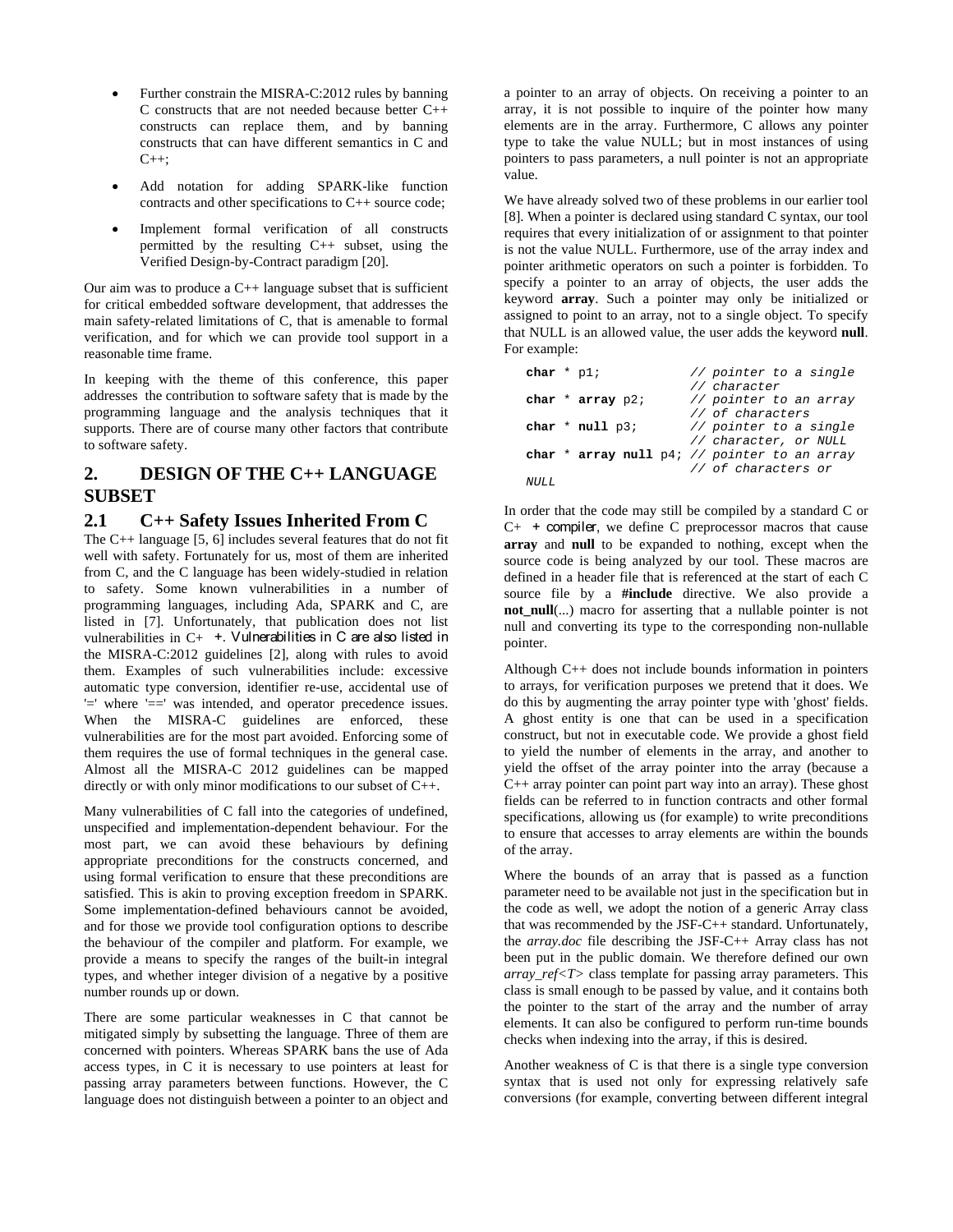types) but also for more dangerous conversions, such as converting between pointer types or casting away **const**. We avoid this issue by mandating use of the C++ type conversion operators for these more dangerous conversions, as described in the next section.

## **2.2 C++ Constructs Included in our Subset**

Our  $C_{++}$  subset is focused on including those features of  $C_{++}$ that offer significant benefits over C to the writers of highintegrity embedded software, while leaving out features that are of doubtful utility or safety, or for which we feel that the safety implications are not well understood.

The first items in our list of C++ constructs to include are the C++ type conversion operators **static\_cast**, **reinterpret\_cast** and **const\_cast**. The C++ conversion operators show what sort of conversion is intended, and are therefore safer to use than the single type casting notation of C. Therefore, we mandate the use of C++ type conversion notation for the more dangerous forms of conversion. We continue to allow the C type casting operator to be used where it has the same meaning as a **static\_cast** to the same type.

Next on our list are classes, in order to provide the object-level encapsulation that is missing from C. A further benefit of using classes is that if a class has at least one declared constructor, then it is impossible to declare or create an instance of that class without a constructor being called. Our subset requires all classes to have at least one constructor, and all constructors to initialize all member variables of the class. In this way, use of uninitialized or partially-initialized objects is avoided.

Use of class inheritance and dynamic binding remains controversial in high-integrity software. However, there is increasing interest in using these techniques in some sectors, notably aviation. When doing formal verification of source code annotated with function contracts, it is relatively straightforward to ensure that local type consistency is satisfied as required by the DO-332 Object Oriented Supplement to DO-178C [9]. Furthermore, we consider that use of inheritance and dynamic binding is preferable to using function pointers, which is the usual solution adopted by C programmers faced with similar requirements. We therefore include single inheritance and virtual functions in our subset.

Support for function templates is needed in order to allow generic functions to be written without sacrificing strong typing, as discussed earlier. Class templates are needed, both to support the *array\_ref<T>* class and to support other useful classes, such as a bounded vector class. It is less obvious that template specialization is needed and safe to use, so for the time being we have not included it in our subset.

Our C++ subset also permits side-effect free user-defined operator declarations (but not type conversion operators), and reference types. These are needed to support the *array\_ref<T>* class as well as being useful features in their own right.

#### **2.3 Mitigating Unsafe Features of C++**

Although C++ inherits a lot of poorly-designed language features from C, most of the new constructs it adds to C are fairly well-designed, in our opinion. C++ strengthens the type system of C a little, despite the issues with migrating C code to C++ that this causes. However, C++ introduces a small number of unsafe new features that require mitigation for high-integrity software.

One such feature is the treatment of string literals. Although a string literal yields type **const char**\* in most C++ contexts, in some contexts it can be implicitly converted to **char**\*. This was done to improve backwards-compatibility with C. We ban the use of this conversion in our subset.

Another concerns the overloading of functions, operators and constructors by argument number and type. We are forced to support overloading in our  $C_{++}$  subset, because it is needed to support class constructors and user-defined operators. Unfortunately, overloading interacts badly with implicit type conversion of actual parameters. A call to a function, operator or constructor may potentially match more than one of the overloaded declarations, depending on which implicit type conversions are applied to the actual parameters. The C++ rules for resolving such ambiguities are complex and occasionally give surprising results. Therefore, our subset requires that if a call potentially matches more than one overloaded declaration, then it must match one of them without the use of automatic type conversions.

When a class constructor is declared with a single parameter, that constructor introduces an implicit type conversion from the argument type to the class type, unless the constructor is flagged **explicit**. So in common with MISRA-C++ and JSF-C++, we require all single-argument constructors to be declared **explicit**.

When a derived class declares a function with the same name and parameter types as a virtual function in the parent class, it overrides the parent class function. Such overriding could be inadvertent. The 2011 revision of the  $C_{++}$  language standard [6] provides a way of indicating intentional overriding by adding the reserved identifier **override**. We elevate **override** to the status of a keyword and mandate its use. When using a C++ compiler that implements the older 2003 C++ standard, to preserve compatibility we define **override** as a macro expanding to nothing in the usual way.

Other safety-enhancing language additions in C++ 2011 include the **final** reserved identifier and the **nullptr** keyword. Again, we allow these in our subset and we define macros to make them acceptable to older C++ compilers.

When a C<sub>++</sub> program declares statically-allocated variables that need to be constructed, the order in which these initializations are performed is defined for the declarations within a single translation unit, but not between different translation units. This raises the possibility that the initialization of a staticallyallocated object in one translation unit could depend on the value of another statically-allocated object in another translation unit that has not yet been initialized. Our subset therefore prohibits the declaration of any statically-initialized object whose initialization is non-trivial and whose value depends on the value of an object with non-trivial initialization in another translation unit. In contrast, the Ada language requires the translator to determine a suitable elaboration order for all the packages that make up the program.

# **2.4 Expressing Contracts and Other Specifications**

Unlike Ada 2012, C++ does not have built-in language constructs for expressing function contracts or other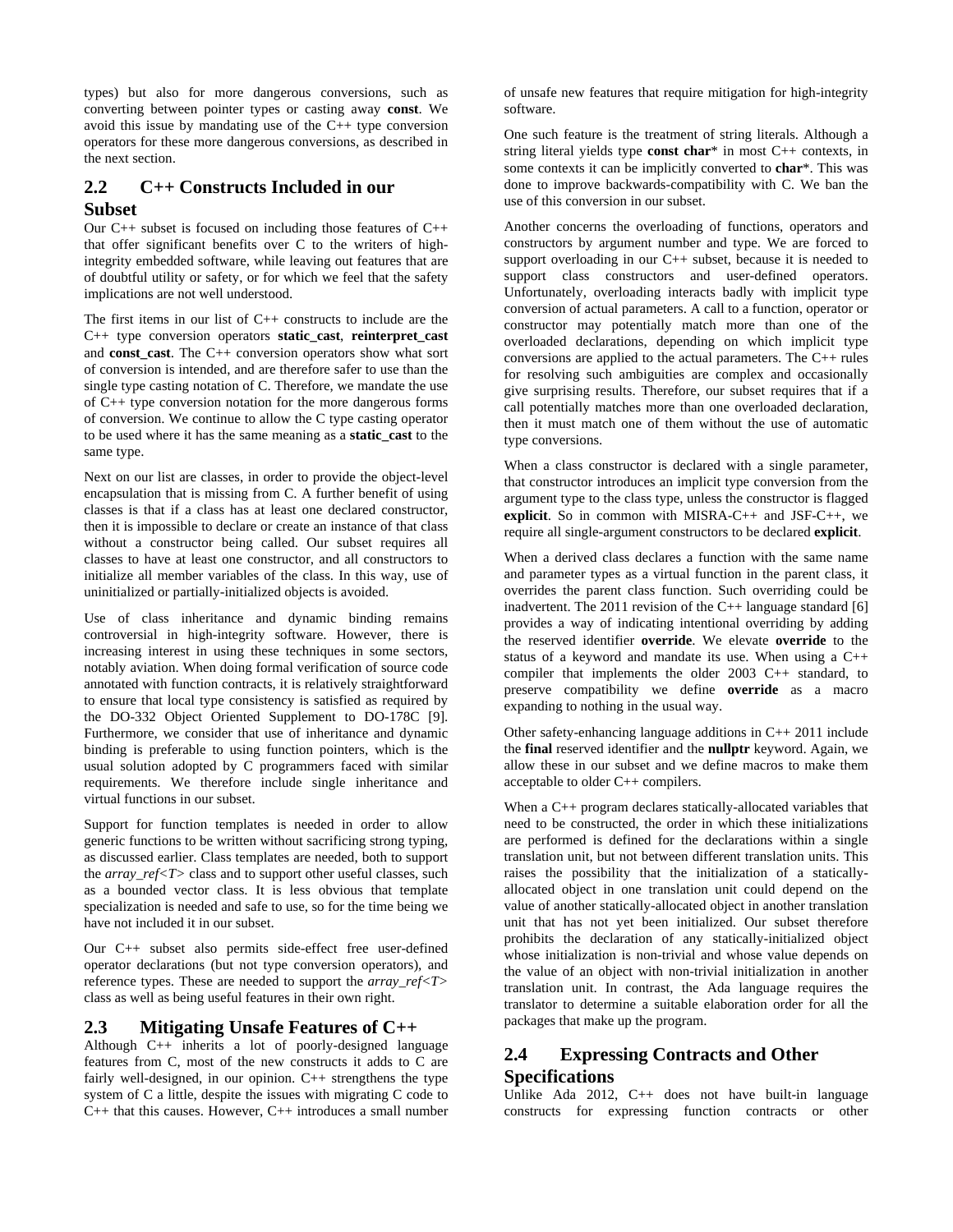specifications, apart from a macro for declaring assertions. Fortunately, such constructs can be readily added to C++ by choosing suitable keywords such as **pre** and **post**, following the keyword by a bracketed list of expressions, and once again defining these in a header file as macros that expand to nothing. The C++ preprocessor discards the entire specification construct when the source file is processed by a standard C++ compiler. We prefer this approach over the alternative custom of expressing specifications as specially-formatted comments, because it gives specifications the visual impact associated with source code rather than comments, and text editors that understand C++ will perform their usual syntax highlighting on the expressions in the specifications. Many text editors for C++ can also be configured to treat **pre**, **post** etc. as additional keywords and highlight them appropriately.

A minor annoyance is that macros in C++ 2003 must have a fixed number of parameters, so comma cannot be used as a separator in specification expression lists. We use semicolon instead.

The main specification constructs we support are listed in Table 1. Where a construct supports a list of Boolean expressions, the individual expressions are conjoined implicitly by 'and', although separate verification conditions are generated for each expression.

| $pre(expression-list)$                      | Declares preconditions                                                                                                                                                                                      |
|---------------------------------------------|-------------------------------------------------------------------------------------------------------------------------------------------------------------------------------------------------------------|
| post(expression-list)                       | Declares postconditions                                                                                                                                                                                     |
| <b>returns</b> ( <i>expression</i> )        | Declares the value returned by a<br>function. Equivalent to $post(result ==$<br><i>expression</i> ) except that recursion is<br>permitted in <i>expression</i>                                              |
| <b>assert</b> ( <i>expression-list</i> )    | Asserts conditions                                                                                                                                                                                          |
| <b>invariant</b> ( <i>expression-list</i> ) | Used in class declarations to declare<br>class invariants, and in typedef<br>declarations to declare constraints                                                                                            |
| <b>keep</b> ( <i>expression-list</i> )      | Declares loop invariants                                                                                                                                                                                    |
| decrease(expression-list)                   | Declares loop variant or recursion<br>variant expressions                                                                                                                                                   |
| writes( <i>lvalue-expression-</i><br>list)  | Declares what non-local variables the<br>function modifies. If a function is<br>declared without a writes-clause, then<br>a default writes-clause is constructed<br>based on the signature of the function. |
| assume(expression-list)                     | Declares predicates to be assumed<br>without proof                                                                                                                                                          |
| <b>ghost</b> ( <i>declaration-list</i> )    | Declares ghost variables, functions,<br>parameters etc.                                                                                                                                                     |

**Table 1. Primary specification constructs** 

## **2.5 Specification Expressions**

Within specification macros such as **pre**(...) we allow sideeffect-free C++ expressions. Of course this is not sufficient, and we add syntax for additional forms of expression. The main ones are listed in Table 2.

We add ghost members to a number of standard C++ types. For the array pointer types, the fundamental ones are *offset* (which returns the offset of the pointer from start of the array that it points into), *lim* (which returns the number of elements that can be addressed in a non-negative direction), and *all* (which yields the entire array addressed by the array pointer). For convenience

we also provide *lwb* (lower bound i.e. lowest valid index, equal to *-offset*) and *upb* (upper bound, equal to *lim-1*), *isndec* (is-nondecrementing according to the < operator for the type) and *isninc*.

| Table 2. Additional specification expressions |  |
|-----------------------------------------------|--|
|-----------------------------------------------|--|

| exists identifier in<br>expression :- predicate    | Existential quantification over the<br>elements of expression, which must be<br>an array or an abstract collection type                                                                                                                    |
|----------------------------------------------------|--------------------------------------------------------------------------------------------------------------------------------------------------------------------------------------------------------------------------------------------|
| exists type identifier :-<br>predicate             | Existential quantification over all<br>values of type                                                                                                                                                                                      |
| forall identifier in<br>expression :- predicate    | Universal quantification over the<br>elements of expression, which must be<br>an array or an abstract collection type                                                                                                                      |
| forall type identifier :-<br>predicate             | Universal quantification over all<br>values of type                                                                                                                                                                                        |
| for identifier in expression1<br>yield expression2 | Applies the mapping function<br>expression2 to each element of<br>collection expression1, yielding a new<br>collection                                                                                                                     |
| those identifier in<br>expression1 :- predicate    | Selects those elements of collection<br>expression1 for which predicate is<br>true                                                                                                                                                         |
| that identifier in<br>expression1 :- predicate     | Selects the single element of the<br>collection expression1 for which<br>predicate is true                                                                                                                                                 |
| expression1 in expression2                         | Shorthand for exists id in expression2<br>:- $id = expression 1$ , where id is a new<br>identifier                                                                                                                                         |
| expression holds member                            | expression must have union type, and<br>member must be a member of that<br>type. Yields true if and only if the<br>value of expression was defined by<br>assignment or initialization through<br>member.                                   |
| disjoint(lvalue-expression-<br>list)               | Yields true if and only if no two<br>objects in the expression list have<br>overlapping storage. Typically used in<br>preconditions to state that parameters<br>passed by pointer or reference refer to<br>distinct objects.               |
| operator over expression                           | Left-fold operator over collection<br>expression. Used to express e.g.<br>summation of the elements of an<br>array.                                                                                                                        |
| old(expression)                                    | When used in a postcondition, this<br>refers to the value of expression when<br>the function was entered. When used<br>in a loop invariant, it refers to the<br>value of <i>expression</i> just before the<br>first iteration of the loop. |

Recursion is usually prohibited by safety-critical software standards, however it is sometimes useful to write recursive specifications. In particular, it is useful to be able to specify the return value of a function recursively, and it is useful to be able to write a loop invariant that calls the containing function. We therefore allow recursion in these two specification contexts and forbid it elsewhere. The recursion is constrained to be finite in the usual way by means of a variant expression.

We support the use of C union types to implement variant records, but not for conversion between different types. We give each variable of union type a ghost discriminant, which records the name of the union type member through which it was last initialized or assigned. The **holds** expression allows this ghost discriminant to be queried.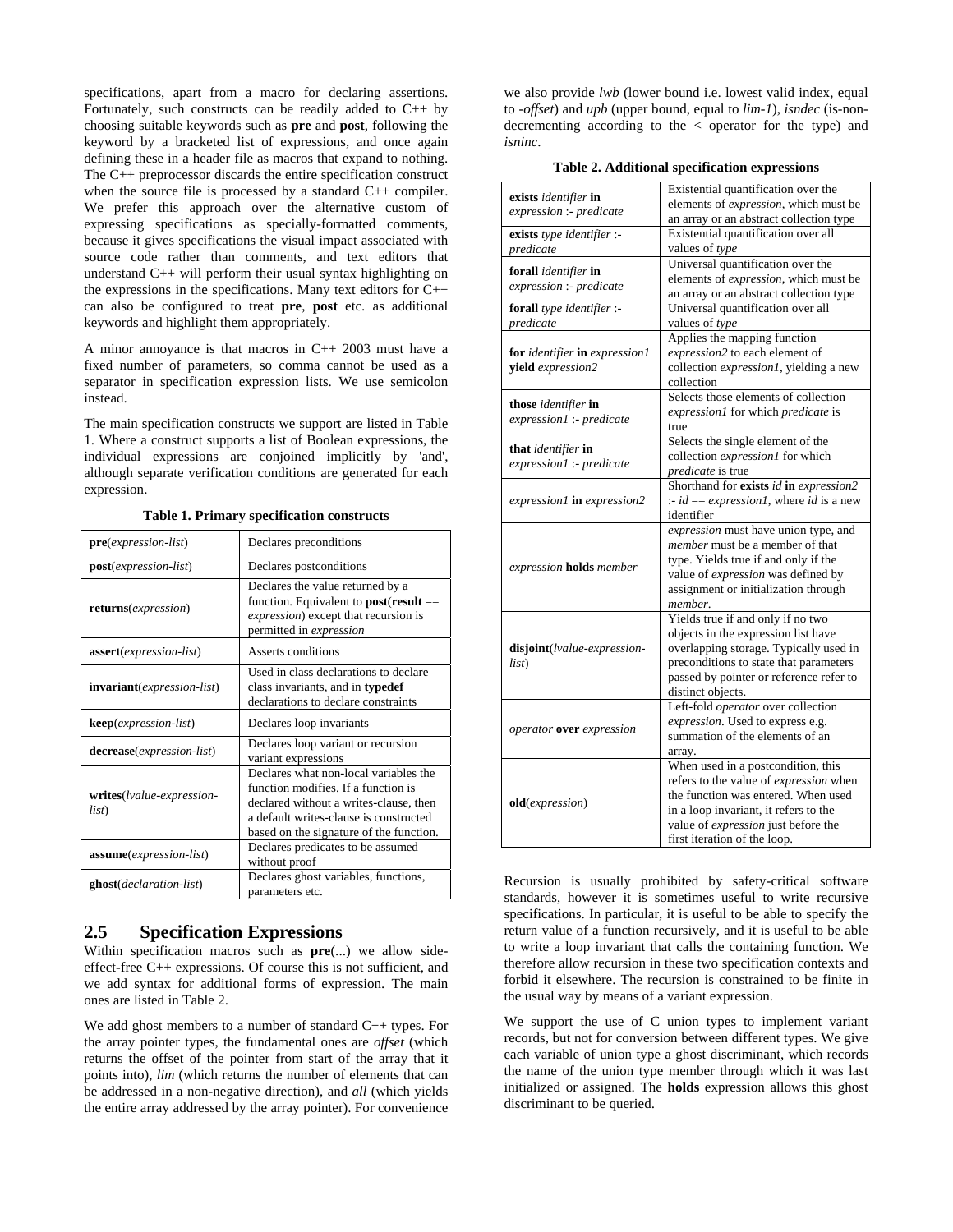```
2.6 Constrained Types 
The Ada language includes subrange types, which is a very 
#include "stddef.h" // for size_t
const size_t capacity = 64;
valid indices in the array, then array, then array, then array, then array, then an error can be reported (either \alphaduring formal verification or at run-time) as soon as the variable 
template<class T> class Queue final
     T ring [capacity + lu];
typedef size_t invariant(value <= capacity) RingPointer;
typedef size_t invariant(value <= capacity) RingPointer;<br>// range-limited type for head and tail pointers/
     RingPointer hd, tl;
public:
However, since our primary interest is formal verification rather 
 ghost( 
     _ecv_seq<T> abstractData() const
\text{returns} (
(tl >= hd) ? ring.take(tl).drop(hd)
: ring.drop(hd).concat(ring.take(tl))<br>):
the program is compiled. The invariant clause can be used to 
     bool empty() const
   typedef double invariant(value >= 0.0 
   \text{return } hd == tl;typedef double invariant(value >= -20.0 
     bool full() const
\{\text{return } (t1 + 1u) % (capacity + 1u) == hd;
\mathbf{v}void add(T x) writes(*this) // add an element to the queue
pre(!full())
\text{post}(\text{abstractData}() == \text{old}(\text{abstractData}()); \text{append}(x))\text{ring}[t] = x;<br>\frac{1}{2} \left( \frac{1}{2} + \frac{1}{2} \right) \frac{1}{2} \left( \frac{1}{2} + \frac{1}{2} \right)tl = (tl + 1u) % (capacity + 1u);<br>}
Use of dynamic memory allocation is generally not permitted in 
high-integrity real-time embedded systems. The collection types 
pie(:empty())<br>returns(abstractData().head())
post(abstractData() == old(abstractData()).tail())
implementation, so they are not available to us. Nevertheless, it is not available to us. Nevertheless, it is not available to us. Nevertheless, it is not available to us. Nevertheless, it is not available to us. Neverthe
T temp = ring[hd];
hd = (hd + 1u) % (capacity + 1u);
\text{return } \text{coup}providing a small number of abstract unbounded collection 
     explicit Queue(T initVal)
post(empty())
user-defined ghost type based on one of them, calculated from 
components of loop variants must be non-negative at 
 // Dummy initialization to satisfy the complete-initialization rule
\gamma bunnty initialization to satisfy the comp<br>for (size_t i = 0; i <= capacity; ++i)
writes(i; ring)\textbf{keep}(i \leq \texttt{capacity} + 1)\textbf{keep}(\textbf{forall } k \textbf{ in } 0..(i - 1) :- ring[k] == initVal)2.8 An Example 
 ring[i] = initVal; 
\left\{\right\} annotative a generic \left\{\right\}hd = 0;t = 0;from the head \mathbf{f}\mathbf{p}retrieve function for the sequence is member abstractData() and 
   it returns a value of the predefined abstract data type 
#include "ecv.h" // for annotation macros
                                                                      _ecv_seq<T>. This type describes an unbounded sequence 
                                                                      whose elements are of type T. It declares the usual sequences the usual sequences the usual sequences of the usual sequences of the usual sequences of the usual sequences of the usual sequences of the usual sequences of 
                                                                      member functions head, tail, take and drop along with concat
                                                                      for sequence concatenation, and these are used in the 
   specification. 
 T ring[capacity + 1u]; // storage for the data
   RingPointer hd, tl; // indices of the first and last elements of the buffer
                                                                            Preconditions: the preconditions of all function calls, 
   ecv_seq<T> abstractData() const // retrieve function for data in the queue
                                                                            Assertions and postconditions: an assertion must be 
                                                                               true whenever it is reached, and a function \frac{1}{2}postcondition must be satisfied at every return point in 
   bool empty() const <i>// test if the queue is empty
                                                                           Type constraints: whenever a variable is assigned, the intervals \mathbb{R}constraints for the type of the variable must be variable must be variable must be variable must be variable must be
                                                                               satisfied by the value being assigned. This applies to 
                                                                               built-in constraints (for example, the ranges of the ranges of the ranges of the ranges of the ranges of the ranges of the ranges of the ranges of the ranges of the ranges of the ranges of the ranges of the ranges of the 
   bool full() const  // test if the queue is full
                                                                               types. It also applies to other assignment-like contexts, \mathcal{L}_{\mathcal{A}}such as passing function parameters and returning 
                                                                           W_{\rm eff} is permissions: any variable or part of a variable or part of a variable or part of a variable or part of a variable or part of a variable or part of a variable or part of a variable or part of a variable or part
                                                                               \sigma assigned must expect as local variable or must expect a local variable or must be a local variable or must be a local variable or must be a local variable or must be a local variable or must be a local variable or mu
                                                                               be declared in the writes-clause of the containing 
                                                                               function. In most cases it is obvious whether and \frac{1}{2}assignment is permitted, but where a value is written is written. In the case \frac{1}{2}through a pointer, the pointer, this requires a verification \mathbb{R}T remove() writes(*this) \frac{1}{2} remove an element from the queue
                                                                               a derived class overrides a function in the base class, 
                                                                               the LSP must be satisfied. That is, the precondition \mathbb{R}may not be strengthened in the derived class function, 
                                                                               the postcondition may not be weakened, and no 
                                                                               additional variables may be written other than fields 
                                                                               declared in the derived class. The LSP also applies 
   explicit Queue(T initVal) // constructor to build an empty queue<br>namble wate())
                                                                               and preserved by the loop body. The integersed by the integersed by the integersed by \frac{1}{2}the head of the loop or the loop or the while-condition \frac{1}{2}false, and the loop body must preserve this condition 
                                                                               and either decrease the loop variant or no longer 
                                                                      To prove the verification conditions, our theorem prove
                                                                      the standard first-order techniques of resolution and 
                                                                      paramodulation, along with a term rewriting system. Our 
                                                                      specification notation uses only a small number of higher-order 
   { 
        returns( 
       ); 
      ) 
      returns(abstractData().lim == 0) 
      {
      } 
      returns(abstractData().lim == capacity) 
      {
      } 
   \{ring[t] = x; } 
      pre(!empty()) 
   \{ return temp; 
      } 
   \{ decrease(capacity + 1 - i) 
   \{ } 
      } 
  }; 
                                             Listing 1: Annotated C++ code example
```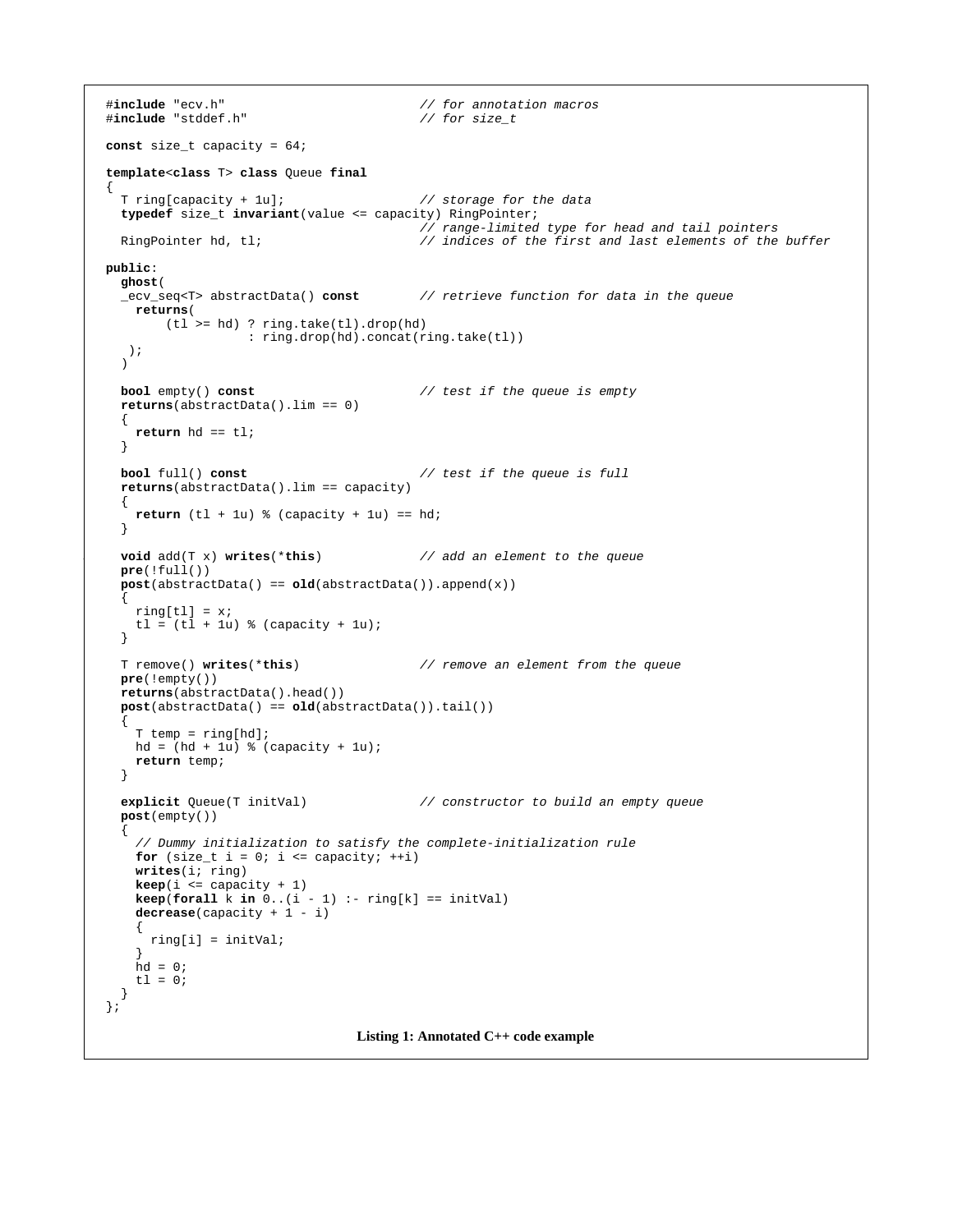A complication is that standard first-order logic requires that all functions are total, which is not the case in programming languages. One solution to this is to use three-valued logic and write a theorem prover to work with it. The more common solution (which we adopt) is to use classical two-valued logic and to prove separately that the preconditions of all calls to partial functions are met. Even this is not sufficient, because some transformations to quantified expressions that are valid in classical first-order predicate calculus are no longer valid if the quantified expression includes calls to partial functions, even when the precondition of the expression as a whole is satisfied.

Our reasons for using a theorem prover rather than a constraint solver are largely historical. A constraint solver has the advantage that when a verification condition cannot be shown to be true, the constraint solver will often generate a counterexample. This can be translated back to the programming language to help the user understand the problem. On the other hand, from failed proof attempts our prover is sometimes able to infer additional preconditions and loop invariants that would make a proof possible, and we feed these back to the user as suggestions.

For the example in Listing 1 our tool generates 68 verification conditions and proves them all in less than three seconds. The proofs are saved to file so that they could, in principle, be checked by an independent tool.

## **3. FUTURE WORK**

#### **3.1 Namespaces**

Although our present subset of C++ is sufficient to overcome the main limitations of C, we plan to add a few more  $C_{++}$ features. For example, C++ supports namespaces to help partition large projects and to avoid clashes between identifiers with external linkage declared by different modules. Namespaces are popular with C++ developers and are used in the C++ standard library. We intend to add namespaces to our C++ subset, subject to the results of an analysis of the safety implications of the argument-dependent name lookup, which is triggered when namespaces are used.

## **3.2 Template Instantiation Preconditions**

It is often the case that C++ templates can often only be meaningfully instantiated when the types with which they are instantiated have applicable operators with certain semantics. For example, a sorting function may require the type to implement **operator<** in a way that defines at least a partial ordering. Early drafts of  $C_{++}$  0x included a proposal [11] to declare these instantiation preconditions in the form of "template concept" declarations, but this feature did not make it into the C++ 2011 standard. Therefore we intend to add our own syntax to express them. Not only do instantiation preconditions guard against incorrect instantiation of class and function templates, they are also essential to allow such templates to be verified using formal techniques.

## **3.3 Semantics of Volatile Variables**

C and C++ both support the **volatile** qualifier in variable declarations. These are variables whose values may change in ways that are not predictable by the compiler, and for which the order in which they are read and written must be strictly preserved. Our verifier implements the semantics of **volatile** variables as defined in the  $C_{++}$  language standard. However, when we attempted to perform formal verification on one

particular embedded controller program, it became apparent that different sorts of volatile variables require different semantic treatment. For example, one use of **volatile** is to flag variables that are modified by an interrupt service routine and read by the main program thread. In the main program thread, these variables change unpredictably. Within the interrupt service routine, they do not, and it is desirable to treat them as normal variables so that their values can meaningfully be used within specifications. Another use of **volatile** is for variables that represent output ports. The value stored in the output port may be entirely predictable (unlike an input port) and it would be useful to refer to it in specifications; but the variable must still be declared **volatile** because the order in which it and other I/O ports are accessed must be preserved.

To resolve these issues, we plan to introduce some additional keyword macros, each of which expands to **volatile** but means something slightly different to our verifier. So we would be able to declare a variable that represents an output port whose value only changes when the program assigns it, and can therefore be used in specification expressions. Likewise, we would be able to declare a variable that is used to communicate between an interrupt service routine and the rest of the program. For such a variable, we would also provide a means to declare that it is effectively not volatile within a particular block of code, such as a block in which interrupts are disabled, or the interrupt service routine itself.

SPARK 2014 addresses a similar issue via the concept of external state [21].

## **3.4 Concurrency**

Until recently, one of the biggest limitations of  $C$  and  $C++$  was its lack of a standard for concurrency. The 2011 C++ language standard finally introduced concurrency primitives. The concurrency model has been formalized by Batty et al [12].

Shared-variable concurrency remains a big challenge for formal verification. We are delighted to be supporting the Taming Concurrency research project [22].

We have not yet attempted to model concurrency in our verification tool. This has not been a serious limitation so far. Developers generally apply formal verification only where the software has to meet the most demanding safety standards such as IEC61508 SIL 4, and such software typically runs singlethreaded.

# **3.5 Floating Point Arithmetic**

Target platforms for C++ and the associated libraries generally adopt the IEEE-754 floating-point standard [13]. From the perspective of formal verification, this standard defines the treatment of NaN (not-a-number) values in a very unhelpful way. In particular, a NaN is not equal to itself; so equational reasoning breaks down.

Our solution is to avoid allowing the program to generate NaNs. Our C++ subset forbids the use of the standard library functions that are provided to supply NaNs, and we put preconditions on functions such as *sqrt()* and inverse trigonometric functions so as to forbid input values that give rise to NaN outputs.

Another issue with floating point arithmetic is its inexact nature, which is at variance with the real arithmetic generally assumed by theorem provers. Our tool is currently unsound if floatingpoint arithmetic is used. For example, the theorem prover might